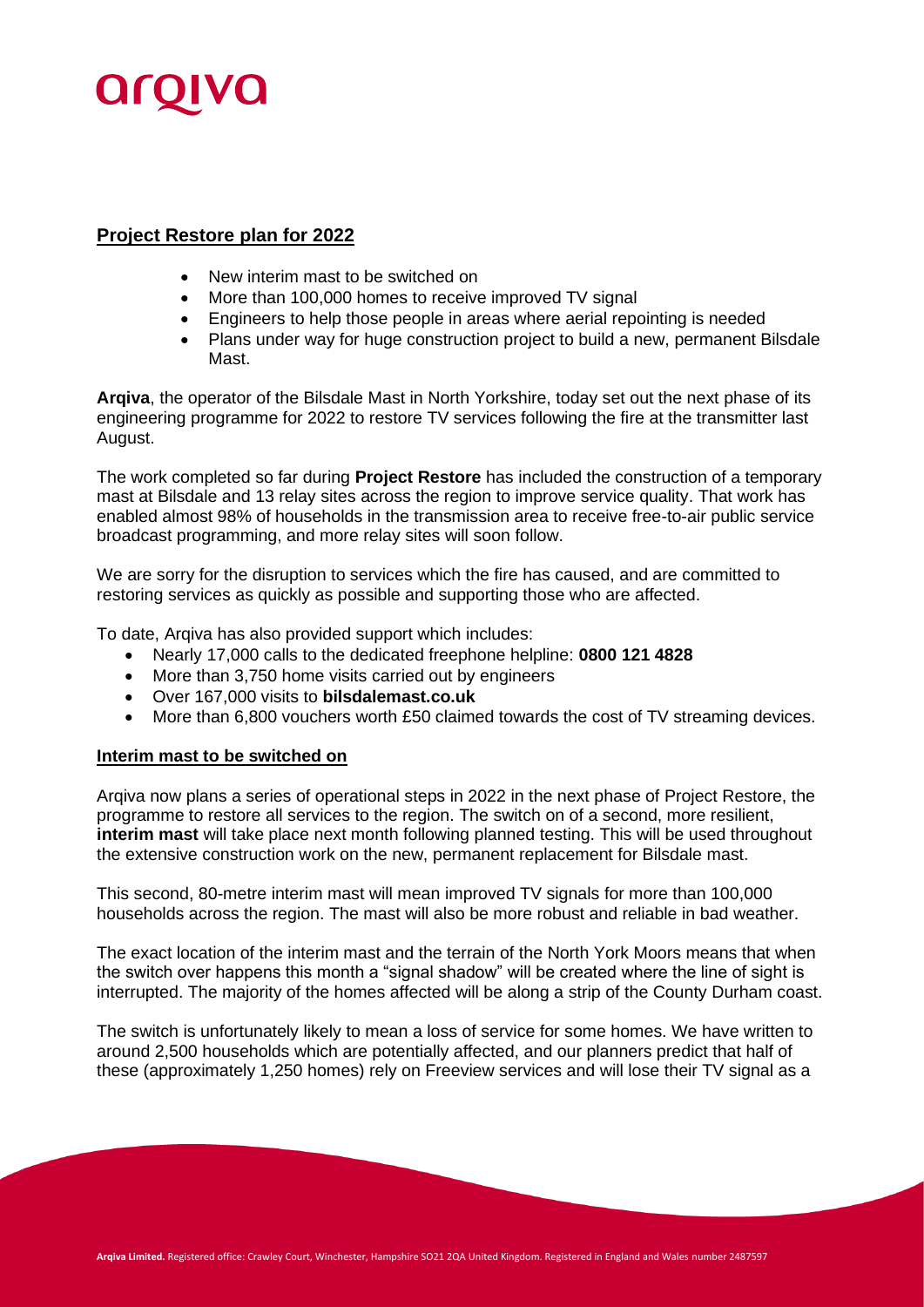

result of the switchover. **Homes which use Sky, Virgin and Freesat services will not be affected by the switchover**.

As a solution, Arqiva will provide engineers free of charge to help repoint aerials on homes. This will mean people can continue to receive TV signals and have a better long-term aerial set-up. In many cases this will be from another Arqiva-operated transmitter in the North-East, at Pontop Pike.

Households in these known "not spots" have been sent letters explaining the potential impact. The letters ask people to call the dedicated freephone helpline on **0800 121 4828** so that, if necessary, engineers can visit homes to repoint their aerials as quickly as possible. If other solutions are not available then, where appropriate, Freesat systems can be installed.

Additional transmitter sites have been switched on in Seaham and Sunderland to provide an alternative source of coverage for local households. Another, in Blackhall, is being explored.

The support will also include a touring Project Restore vehicle in County Durham, starting later this month. Teams on the mobile TV help clinic will provide advice, help and information directly to people in the areas affected. Arqiva is, as ever, committed to helping those who are affected across the region and will liaise closely with local authorities and others around the plans and support being made available.

## **Constructing the permanent replacement for Bilsdale mast**

Arqiva has applied for planning permission to commence the building of the new permanent transmitter mast at Bilsdale. The new mast will be 303 metres tall, and will involve teams of more than 100 workers.

The construction of a **new Bilsdale Mast** in North Yorkshire, which will become one of the UK's tallest structures and is only a few metres smaller than The Shard in London, is a significant engineering challenge. The scale and complexity of the project in a remote and environmentallysensitive location, using a bespoke design, along with the impact of the weather at the moor top site, mean the finish date for the project has to be an estimate.

A construction project of this scale and complexity might usually take 18-24 months, but Arqiva is working hard with others – for example, steel suppliers in the UK – to reduce that timescale in a safe and effective manner. If planning permission is granted quickly and work commences as scheduled then it is hoped the new Bilsdale Mast will be in place by early autumn 2022 and will become operational between then and spring 2023.

Design and construction of such a large structure is a specialist activity. Arqiva is actively engaging with **local suppliers and manufacturers** in the region to provide a range of services for the construction project, and discussions with firms are continuing. Local firms and suppliers